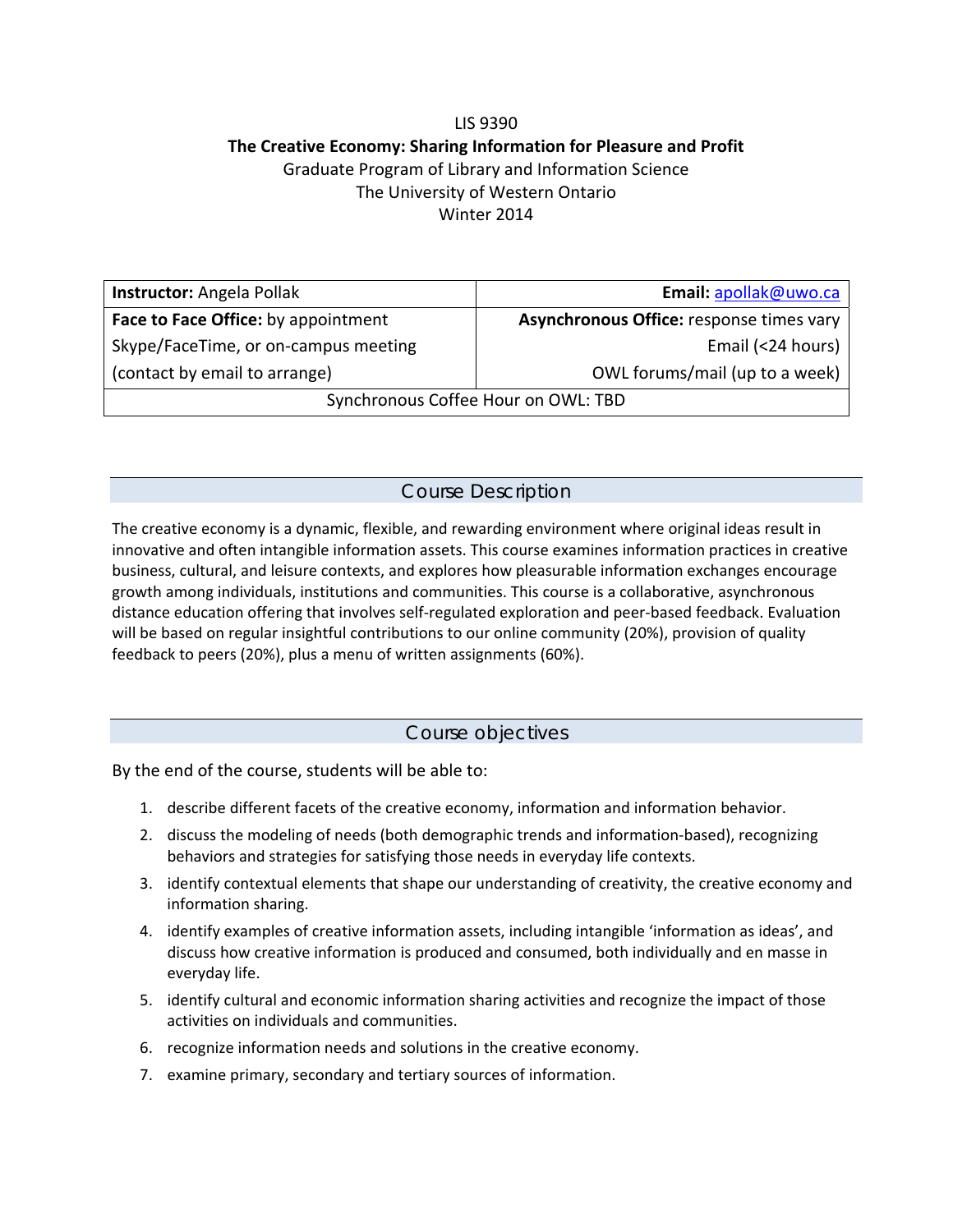- 8. write using a common business format, and collaborate constructively in an asynchronous, distributed learning environment.
- 9. recognize interdisciplinary connections and opportunities for studying creative information activities.

#### Texts

I've selected up to four 'readings' for each week, from the following categories: Interdisciplinary literature, LIS literature, popular literature, and a website. Readings sometimes consist of textbased research studies or news clippings, or multi‐media presentations, videos or audio. I expect that you'll look at each item at least enough to evaluate the content, and that you'll look at the ones that interest you in more detail. Try to make note of at least one element from each reading that you may find useful in your assignments. Consider sharing those notes in the Forums or Comments sections. If you're pressed for time, consider the popular texts and websites optional. Readings for the second half of the term are somewhat lighter to account for more time on assignments.

#### Course policies

*Personalization* – This course outline offers a high degree of flexibility for students to choose a custom path through the subjects and material being presented. However, if this syllabus does not address one or more of your personal goals for the course, please contact me to discuss your options. I am happy to consider alternative ways of making the content and/or evaluation more personally meaningful to you.

*Writing ‐* Professional, grammatically correct writing is expected. This means that spelling, punctuation, and grammar count. If this is a challenge for you, find someone whose writing skills you trust to proofread your written work, or visit the Writing Support Centre http://www.sdc.uwo.ca/writing/ for assistance. Please remember that spell check is not perfect. Grades for work submitted with sloppy spelling/proofreading errors will not exceed 78%.

*Plagiarism ‐* Students must write their essays and assignments in their own words. Whenever you take an idea, or a passage from another author, you must acknowledge your debt both by using quotation marks where appropriate and by proper referencing such as footnotes or citations. Plagiarism is a major academic offence (see Scholastic Offence Policy Section 10 in the School of Graduate and Postdoctoral Studies Academic Calendar at http://grad.uwo.ca/calendar.htm).

*Attendance* – This class is delivered online, giving you maximum control over your own schedule. While physical presence in the classroom is not applicable, online attendance and participation is critical to your success. Online attendance involves keeping up with assignments, participating in online discussions, providing feedback to your peers and interacting with the instructor.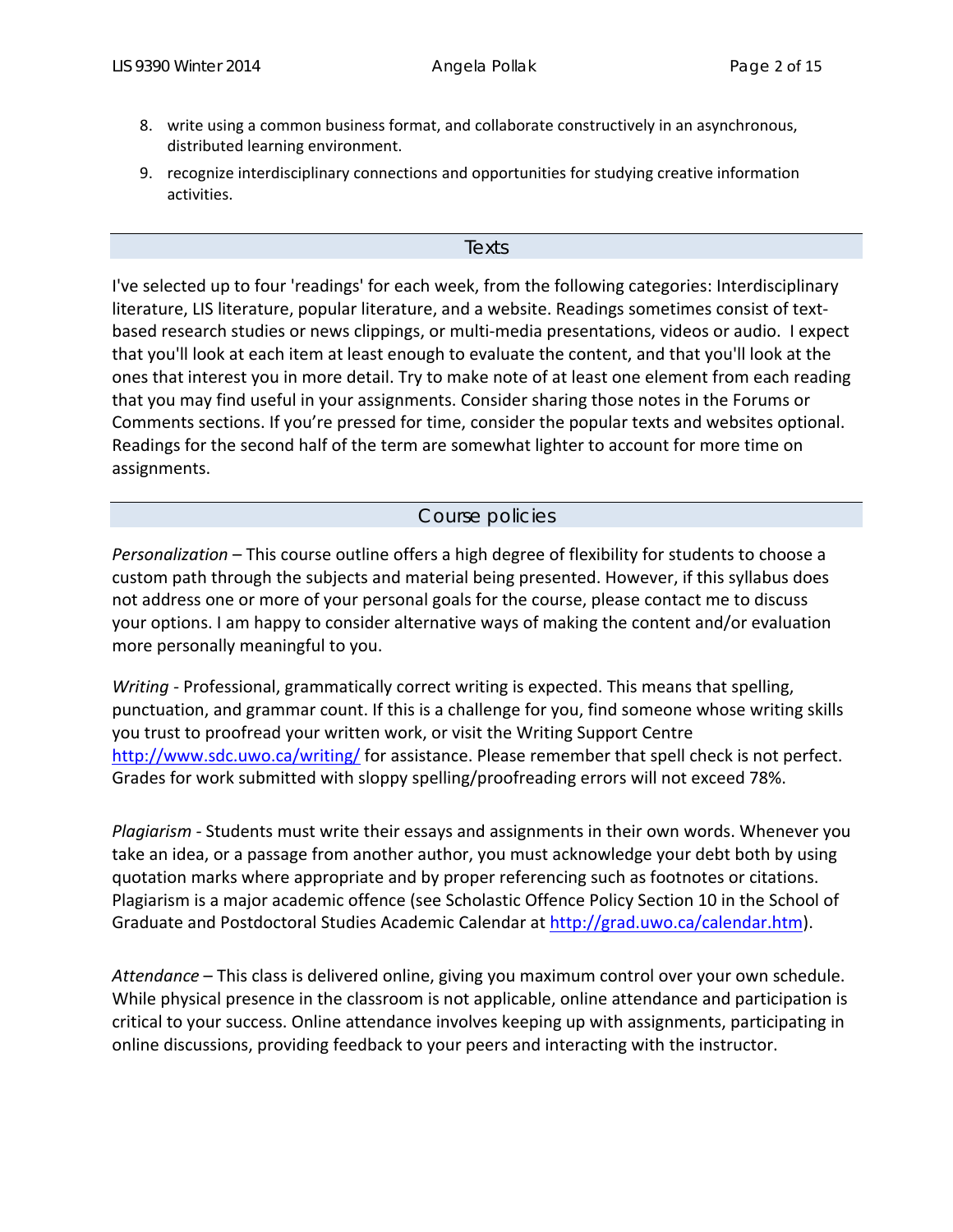*Communication* – The best way to reach me is via email. I check email regularly through the day and will respond as quickly as possible. I check email on weekends and evenings as well, although response time may be somewhat slower. Please send all messages to apollak@uwo.ca and include LIS 9390 in the subject line. I am also available for consultation by phone, Skype, or FaceTime.

*Grading –* Grading will conform to the guidelines published in the MLIS Graduate Student Handbook (http://intra.fims.uwo.ca/students/handbooks/mlis/mlis-handbook-04.htm#P269\_25111). Note that the average class grade for assignments in this program is 78%. If you are hoping for a grade higher than 78%, be prepared to deliver more than the minimum described in assignments. This does not mean more content (i.e. higher page count), but rather better quality content in terms of analysis, integration of course readings, writing quality etc.

*Late papers* – Papers should be submitted to OWL by the end of the day (midnight) on the day they are due. Late papers will not be accepted unless you have medical/compassionate reasons that you have discussed with me in advance of the due date. Late papers will be graded as a zero (0).

*Support Services* – I encourage all students to explore the wealth of resources available at the Student Development Services (www.sdc.uwo.ca) centre designed to help you achieve your academic and personal goals. SDS offers learning skills support, psychological support, as well as services for a variety of special interest groups including international and indigenous students, and individuals with learning disabilities. If you are in emotional or mental distress, or are concerned about someone who may be, refer to Mental Health@Western (www.uwo.ca/uwocom/mentalhealth) for a complete list of options about how to obtain help. If I can be of assistance, please contact me.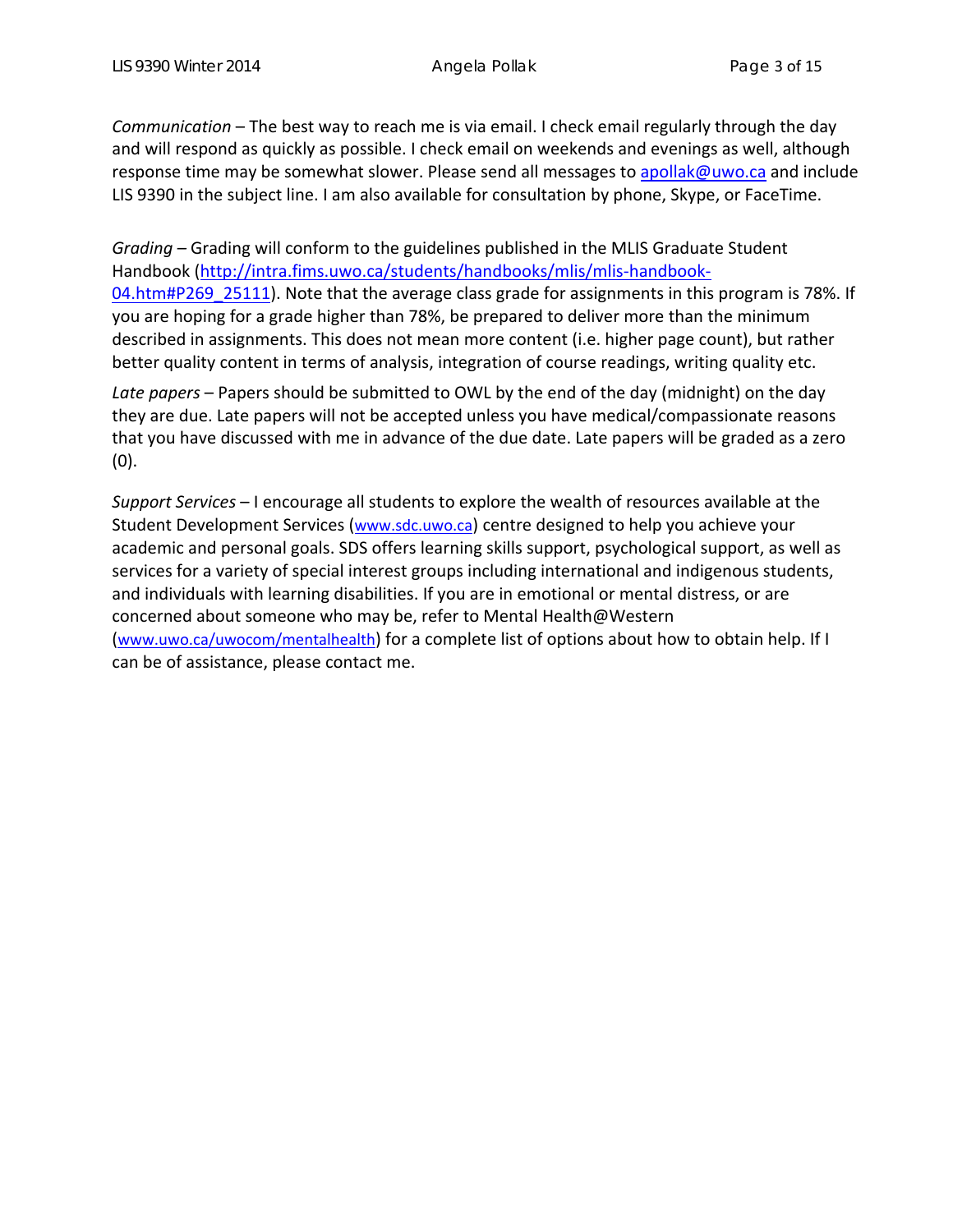## **Evaluation**

To complete this course you must do the following **required** assignments:

|                | <b>Required</b>                                                                               | <b>Scope</b>                                      | <b>Due</b>                                       | Value |
|----------------|-----------------------------------------------------------------------------------------------|---------------------------------------------------|--------------------------------------------------|-------|
| $\overline{1}$ | Contributions to online<br>community, serendipitous<br>findings, comments on readings<br>etc. | Evidence of ongoing<br>engagement with<br>subject | Ongoing                                          | 20%   |
| $\overline{2}$ | Constructive feedback to drafts of<br>peer projects                                           | Evidence of ongoing<br>engagement with<br>peers   | Ongoing                                          | 20%   |
| 3              | <b>Festival Report</b>                                                                        | 2000 words                                        | Draft (March 28, 2014)<br>Final (April 11, 2014) | 20%   |

You must also **choose two** of the following assignments:

|                | Choose any 2                                                              | Scope                                            |                      | Value |
|----------------|---------------------------------------------------------------------------|--------------------------------------------------|----------------------|-------|
| $\overline{a}$ | Festival Report - presentation                                            | Online delivery only<br>$(8-10 \text{ minutes})$ | April 11, 2014       | 20%   |
| 5              | Whitepaper - Business Profile                                             | Draft (Feb 7, 2014)<br>1000-1250 words           |                      | 20%   |
| 6              | Final (Feb 28, 2014)<br>Whitepaper - Community Profile<br>1000-1250 words |                                                  |                      | 20%   |
|                | Portfolio<br>1250-1500 words                                              |                                                  |                      | 20%   |
| 8              | Annotated Bibliography                                                    | 20-25 items with 50                              | And/Or<br>20%        |       |
|                |                                                                           | word annotations,                                | Draft (Mar 7, 2014)  |       |
|                |                                                                           | plus 250 word                                    | Final (Mar 21, 2014) |       |
|                |                                                                           | preface                                          |                      |       |

The flexibility in this design is intentional so that you can choose to spread the work out throughout the semester, or to backload it toward it the end of the semester, as your schedule permits. There is also ample opportunity to repurpose experiences from both in and outside of school (for example, create a portfolio to help in your creative economy job search), or to leverage work from one assignment to the next (for example, you might choose to do an annotated bibliography that supports your festival report, and then opt to do a presentation based on this report).

**Evaluation:** Traditional methods of evaluation in the MLIS program are based on written work delivered usually in paper or electronic format (.doc, .txt, .pdf files etc.) For students who feel most comfortable in this environment, the above requirements and options are based on these traditional methods.

Given that this is a course in the *creative* aspects of information, however, I am eager to accommodate students who would like to propose or explore alternative subject/delivery/ evaluation methods. Alternatives may include options such as working in pairs or small groups on one or more assignments, creating a website or video to deliver the required information instead of writing a paper, including a larger‐than‐usual component of visual arts or music, or focusing on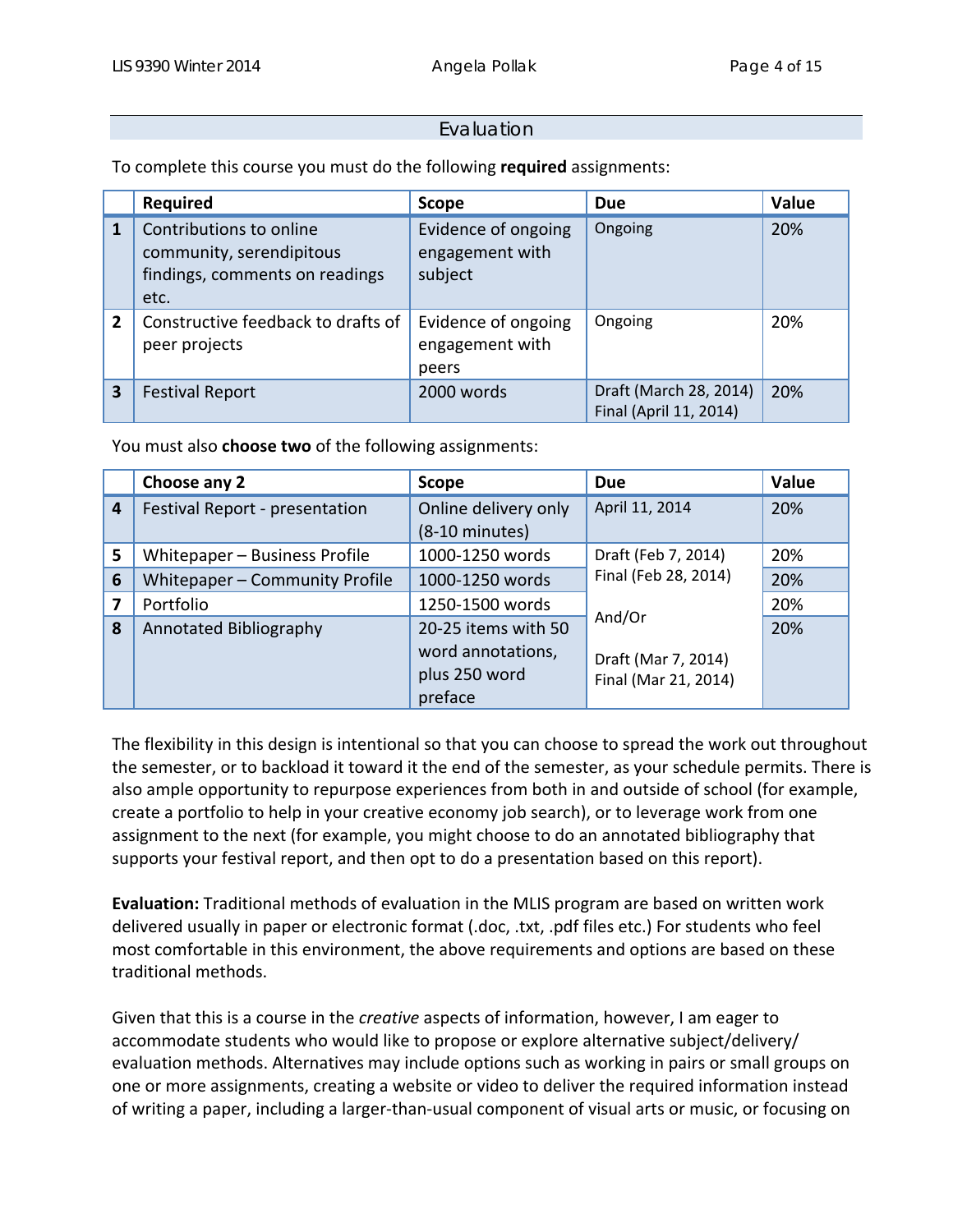a specific topic of personal interest. Students considering a creative option are asked to consult with me in advance to discuss the feasibility of their proposal. Be prepared to identify the goals/objectives of your project, your preferred method of evaluation, and the potential rubric for grading the final product. Consider also the timing and weighting of deliverables.

**Evaluation Plan:** All students will be asked to submit a one page plan outlining their preferred method of evaluation by January 20, 2013, after which time, changes will not be permitted.

**Assignment lengths:** Word counts given are based on standard essay‐style assignments. If you are submitting standard essays, adhere to the word counts as closely as possible.

Moving assignments to more creative formats can be very rewarding. It also makes boundaries more flexible. If you choose to move to a different medium (for example delivery via website, or social media), word counts have less meaning because some things become easier (for example, increasing 'length' by adding files, images, or multi-media), and some things become more difficult (for example, the learning curve associated with the technology you're using). Keep in mind that my intention is that *you should spend about the same amount of time doing the assignment, and I should spend about the same amount of time marking it, regardless of what format* your final product is in. When you plan your work, take into consideration not only the word count, but also the amount of time it would ordinarily take you to produce that amount of output in a standard essay. If you have any questions or concerns, please talk to me.

**Submitting Assignments:** Regardless of delivery format, assignments should include a list of references. Reference lists are in addition to any length requirements. Please include your name, the course name and number, date of submission and assignment name in an easy to find location. Assignments should be submitted to OWL by the end of the day (midnight) on the day the day they are due.

**Formatting/Style Guide:** Format the papers and reference lists in **Chicago style**, using a 12‐point font, paginated, with a 1‐inch margin all around. **Do not use footnotes or endnotes.** Citation style guides are available at both the GRC and at Western Libraries:

## (http://www.lib.uwo.ca/services/styleguides.html).

You can also access an online copy of the full Chicago Manual of style through Western Libraries. Click on the "Catalogue" tab, and title search "Chicago Manual of Style".

All written assignments should be submitted in Microsoft Word, Open Office, or PDF format through the OWL system - https://owl.uwo.ca/portal by midnight on the Friday of the week they are due. If you are choosing an alternate assignment, provide me with details of how to access your work.

**Retention of material:** I am trying to build a small collection of assignments to use as samples for future classes. Samples will be selected from A-level work (80% or better), and be completely anonymized (where possible, credited where not) before being shared with other students. If you do not want your work included in the sample, please send me a note at apollak@uwo.ca.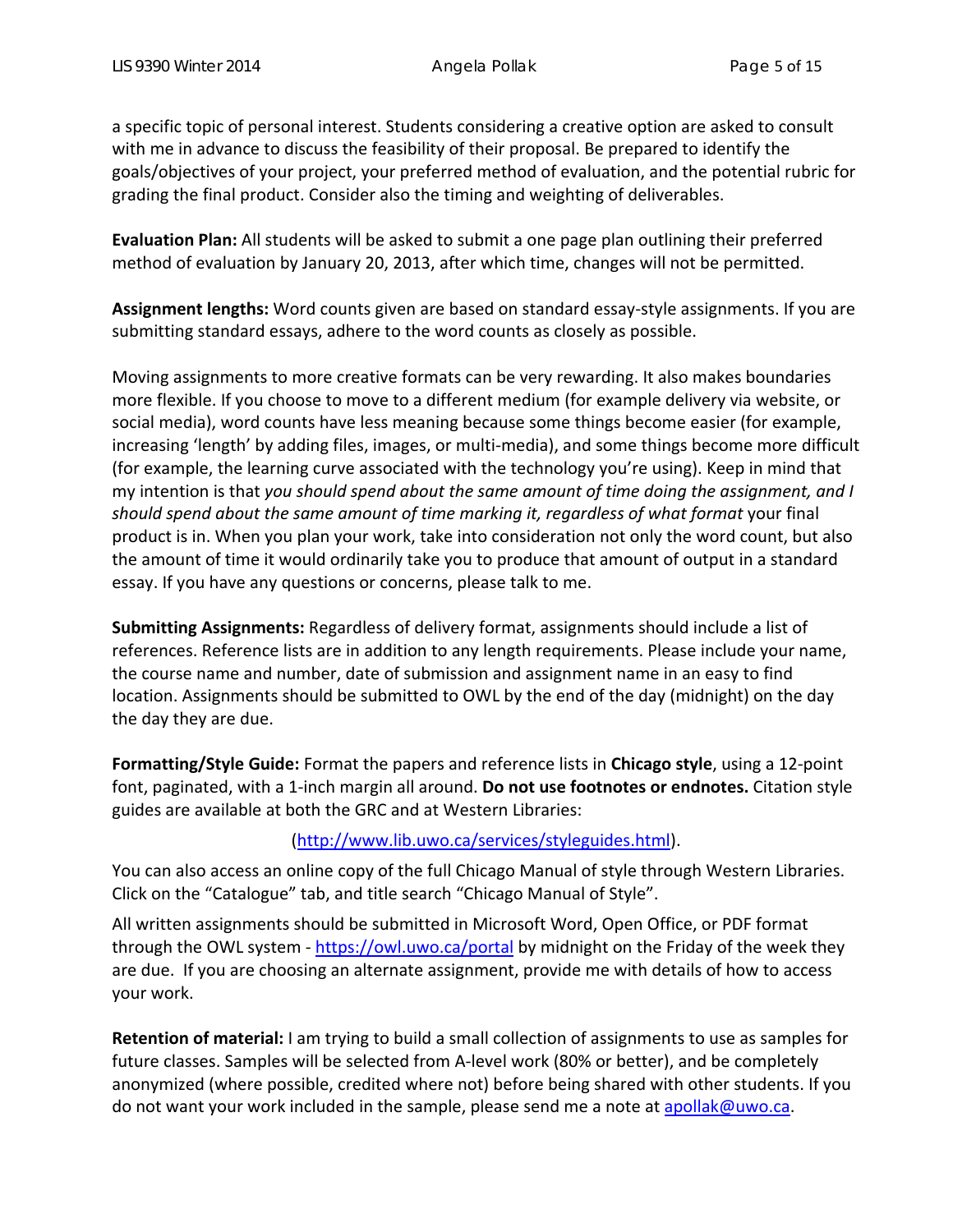## Menu of Assignments

## **1. Insightful Contributions (required, 20%) ongoing**

Students are expected to read the materials provided and be prepared to contribute to the relevant topic of discussion weekly in the online OWL forum. Commentary is informal, and should include thoughts, opinions, and reflections on the readings for the week. For example, you might choose to answer the posted question(s), share relevant news items, or respond to a colleague's comment. Please do not summarize the readings.

Since this course is a distance offering, online participation is very important. It is also more fluid. There is no word count for this component, however, I expect you to make a variety of contributions each week. Grade is based on the quality of the contributions, not word count. There is no deadline for posting comments, but do try to keep pace with the weekly course calendar. Your timing should leave enough opportunity for your peers to read and respond. Check back regularly to see if items have been added.

### **2. Constructive Feedback (required, 20%) ongoing**

One of the great benefits of learning in group settings is that together we can build more knowledge than any one of us can bring to the table individually. Therefore, 20% of the mark for this course depends on your willingness to contribute positively to building knowledge and understanding among your peers through collaborative asynchronous learning.

## Posting Drafts:

You will be required to post drafts of your assignments‐in‐progress to OWL in weeks 5, 8 and/or 10. The content of your drafts can range from a detailed outline to a complete copy of your final text. The purpose of this exercise is to offer you a chance for some formative feedback on your content at whatever stage your research and writing is at.

### Evaluating Drafts:

You will be required to provide feedback to the draft assignments of two or three of your peers posted in weeks 5, 8 and/or 10. Please post your feedback by the end of day Friday of the following week (weeks 6, 9, and 12). I will assign students to groups, which will change with each assignment so you have the opportunity to interact with more members of the class one‐on‐one. Be sure to take a look at the aids I've provided that describe how to give useful feedback, as well as the rubric for each assignment.

Remember ‐ your peers are counting on timely and quality feedback and suggestions. The quality of feedback you receive may be influenced by the quality of feedback you give. Be kind. Be constructive. Your peers will return the favour. At the end of the semester, you will have the opportunity to nominate one student who you feel helped improve your work the most. Nominated students will receive a certificate for their contributions.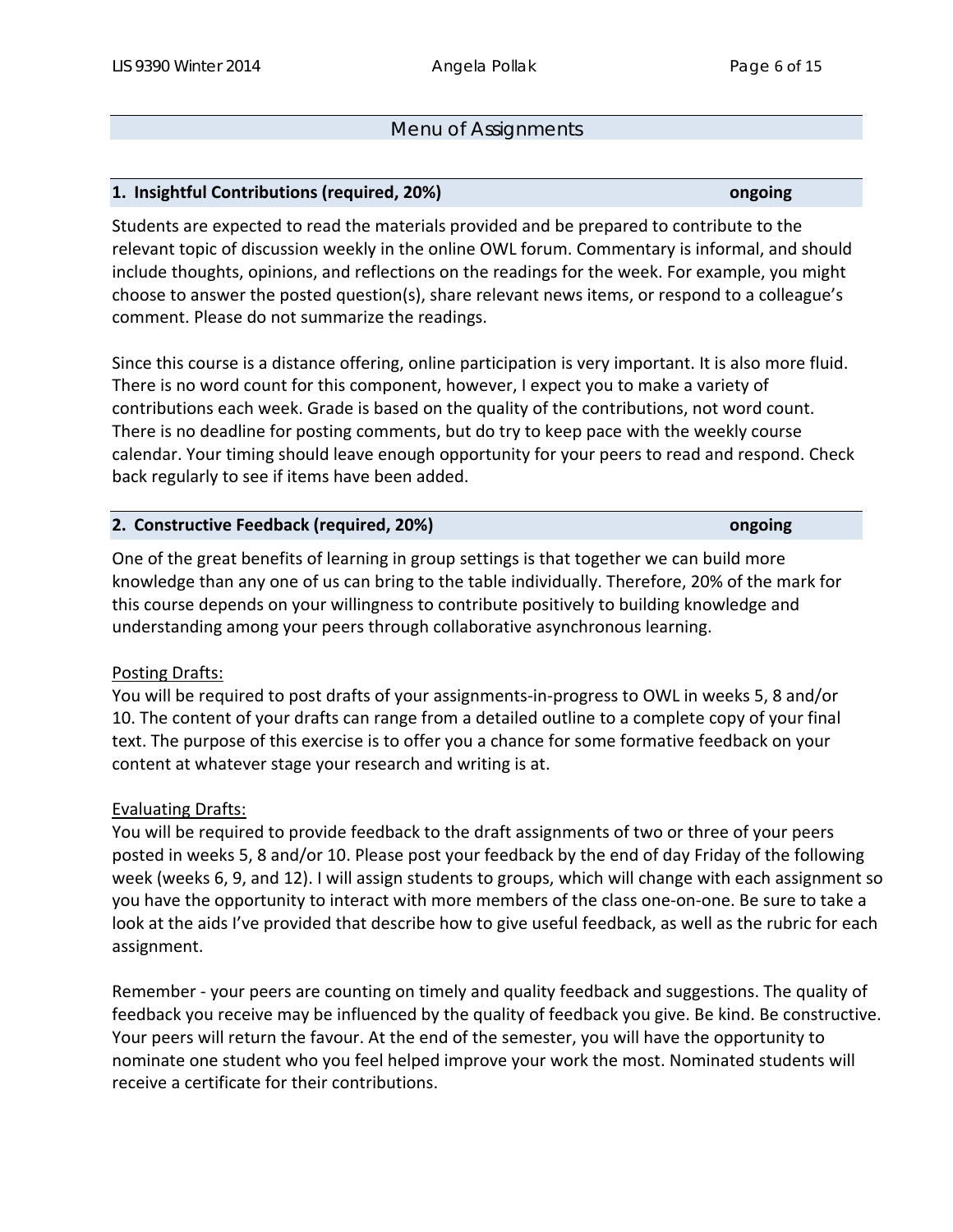## **3. Festival Report (required, 20%) due: April 11, 2014**

### Length: 2000 words

For this summative assignment, you will examine primary, secondary and tertiary sources of information to identify cultural and economic information sharing activities and recognize the impact of those activities on individuals and communities. Class readings will frame this discussion in terms of creative information seeking and use theory.

## Preliminary Work

- 1. Choose an annual festival. It can be large or small; local, national or international. It can be something you've attended personally, or something that simply interests you.
- 2. Examine the documentary footprint of this festival including primary materials (advertising, photographs, press releases produced *by* the festival etc.), as well as secondary materials (books, reports or media *about* the festival), and tertiary materials if available (bibliographies, directories etc).

## Writing the Report

Thinking about the literature we've discussed in class, and reading you've done on your own,

- 1. Describe the festival, commenting on what you consider to be the most important/interesting contextual elements.
- 2. Describe the most interesting examples of information theory present in the festival (for example, information behaviors or activities, formal/informal information exchanges, experiential information, leisure information etc.)
- 3. Describe the most interesting creative aspect(s) of this festival (from any interdisciplinary perspective, for example, psychology, sociology, business, education, technology etc.)
- 4. Comment on creative opportunities for library/information professionals to provide service in the context of your festival.

## **4. Festival Report Online Presentation (optional 20%)**

## Length: 8‐10 minutes

When you mix two or more ideas, you open the door to possibility. Regardless of whether you call it interdisciplinary or collaborative work, synergy or cross‐pollination, all forms of combining two ideas begin with disseminating and communicating your ideas to others. The magic happens when such diffusion of information causes someone else to say, '*I never thought of it that way before!*' The purpose of this assignment, therefore, is to deliver your festival report research asynchronously, creatively and purposefully to a wider audience.

Take the content you developed for your festival report assignment, and create an online presentation for your peers. Your presentation can be a one‐to‐one duplicate of your report, but consider fine tuning it a little more. For example, you may choose to elaborate on one aspect of your report that you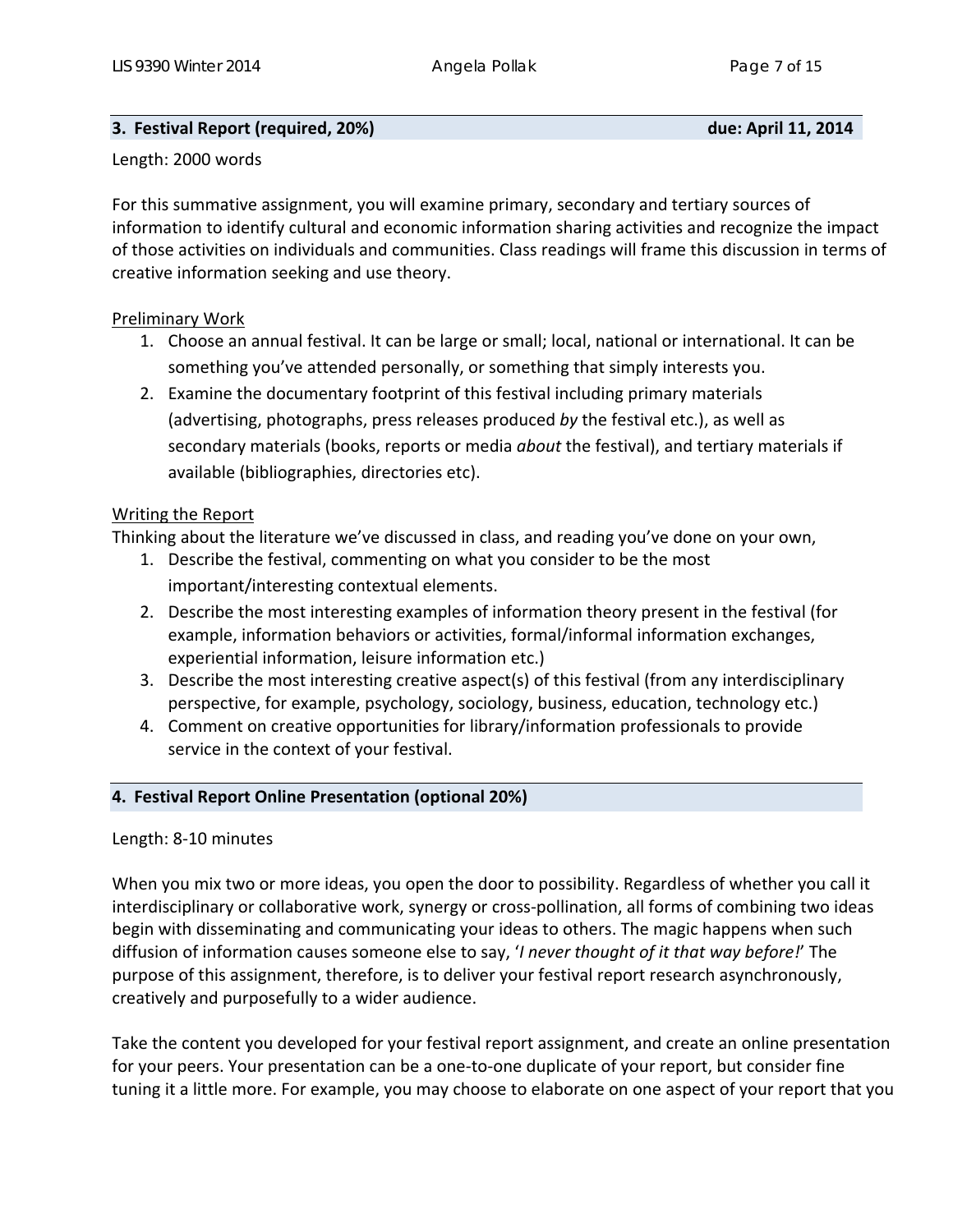find particularly interesting, or you may choose to tailor your report to a specific audience. If a sufficient number of people choose this option, I will post the final presentations to a public site, and invite the larger FIMS community to view them.

Note that due to the different tools available for presenting material online, and uncertainty as to how many students will choose this option, there is no separately scheduled opportunity to receive/provide feedback on the Festival Report Online Presentation before submitting it. This may be a relief to some of you. For the rest, feel free to arrange for feedback independently (for example, request it on one of the forums and send a note out to the group or to me) if you think it might be helpful.

## **5. Whitepaper – Business or Community (optional 20%)**

Length: 1000‐1200 words

This assignment will help students recognize information needs and solutions in the creative economy, and communicate those needs in a common business format. If you like, you may choose to profile a business and/or community related to your festival report.

A white paper is a tool used in business, often for marketing purposes, to profile a particular noteworthy event or achievement. They present case studies of a particular project, offer some contextual background, identify a problem or challenge faced by the organization or individual, and describe how a successful solution or goal was achieved.

- 1. Choose a creative business that has been featured in any form of media (print, television, radio, online etc.) within the last year. When considering whether your business can be classified as being involved in a creative industry, refer to the Classifications of creative industries found on page 7‐8 of the United Nations *Creative economy report 2010:A Feasible Development Option.*
- 2. Drawing on the concepts discussed in class, write a 1000‐1200 word white paper describing the context of the business, the information and creative challenges they faced and their solution(s).

## **6. Portfolio (optional 20%)**

## Length: variable

This assignment will help students identify creative information assets and recognize the impact of those assets on individuals and communities.

A portfolio is a tool used to highlight the accomplishments and experiences of a group, person, or event. While portfolios are often used in formal contexts (for example, a job interview or Request for Proposals), they can also be used informally (for example, to present historical/marketing material for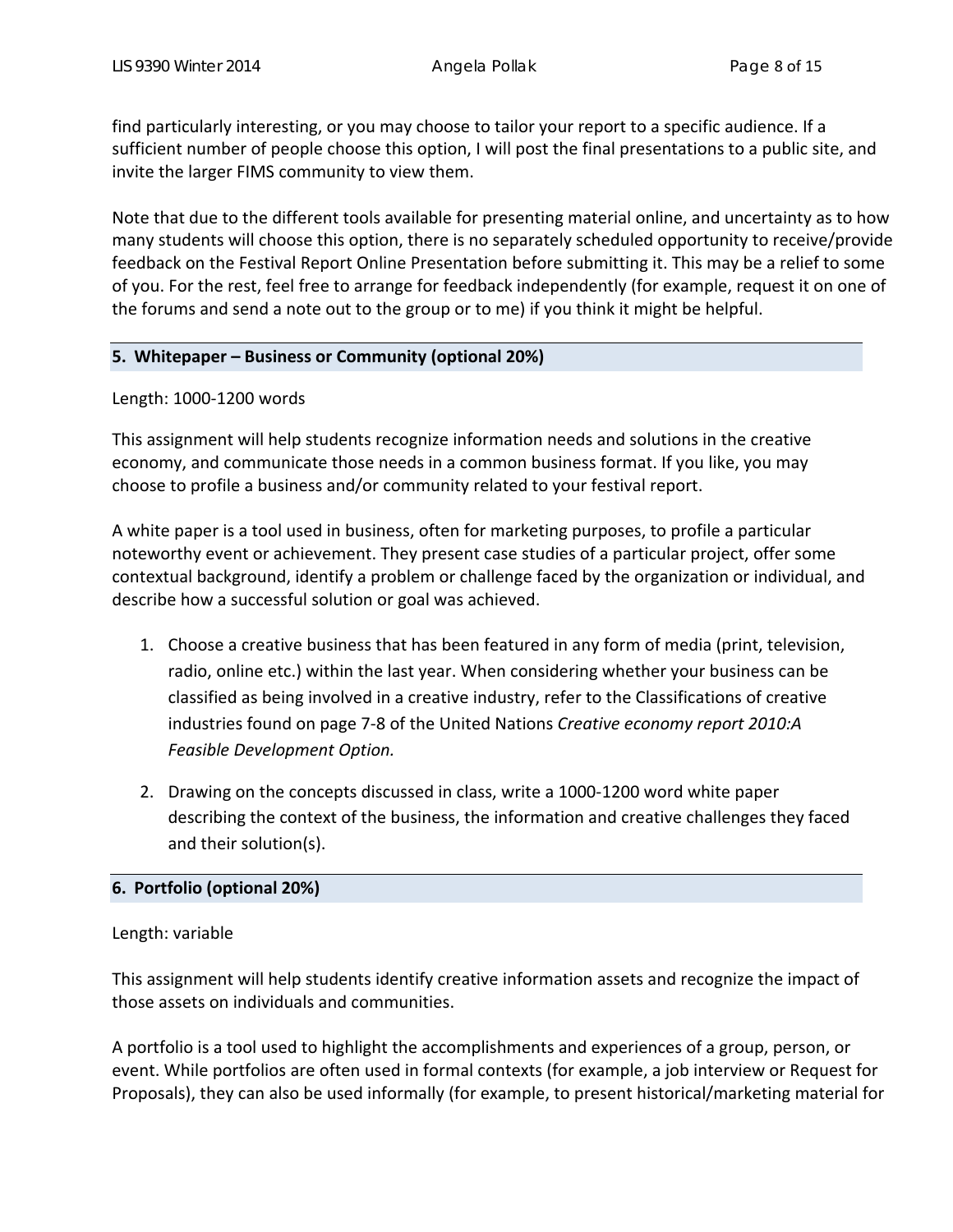an organization, generally intended for a lay-audience). Traditionally, portfolios have been based in hardcopy/print, but new and highly attractive electronic delivery options are appearing all the time. For this assignment, you will create a small portfolio.

## Preliminary Work:

Conduct some preliminary research into the purpose, use and scope of portfolios. Consider the following:

- ‐ How is a portfolio defined? By whom? Are there multiple definitions?
- ‐ Who are the stakeholders who create portfolios?
- ‐ Who are the audiences that use portfolios in their decision making process?
- ‐ What format are they delivered in? Does the format affect the message?
- ‐ Examine publicly available examples. Do you think they were effective?

## Creating a Portfolio:

- 1. Decide on the context and purpose for your portfolio. Think about whether it will be formal or informal, personal or professional. What business environment will it be used in, and for what purpose? For example, are you creating a personal portfolio that you can use in future job interviews in libraries? In industry? Are you a not‐for‐profit who wants to share testimonials or images of previous good work in order to encourage future participation? Be specific, and the rest of the task becomes easier.
- 2. Decide on a method of delivery. For example, you could choose to create a standard PDF file, a social media page, a website, a slideshow etc.
- 3. Provide a (roughly) 500 word summary describing the technical decisions you made based on the research you conducted. This will give me a better understanding of what you were trying to achieve. Think about it in terms of the 5 Ws. Who is this created by/for? What is the purpose? When and where is it used? Why is it important/what is the expected outcome? (Feel free to use headings and point form/short answer. I'm looking for functional content based on what you learned about this tool, not eloquent prose.) Submit this document to OWL.
- 4. Create an outline/template for a complete sample portfolio in your context as you envision it. What sections would you include? How would you organize it? What would be the content in those sections?
- 5. In 750‐1000 words, add content to complete at least one section of your outline. If your medium allows, feel free to include multi‐media resources. Add placeholder content (for example, a one sentence description of what would be found in that section) to sections you leave blank.

You are welcome to leverage and repurpose your previous experiences for this assignment. However, if you choose to do a portfolio based on your own personal experiences/goals, be sure that you are *creating something new* in content, structure and/or delivery. For example, if you choose to do a personal portfolio on Facebook or Linked‐in, you may want to include real‐life, existing items from your past experiences at work or school. However, I *do not want* access to your previously existing accounts. Instead, create a temporary account for this assignment. Likewise, for your own learning benefit, the content and arrangement should somehow improve or evolve based on your research into portfolios and the creative contexts of information sharing.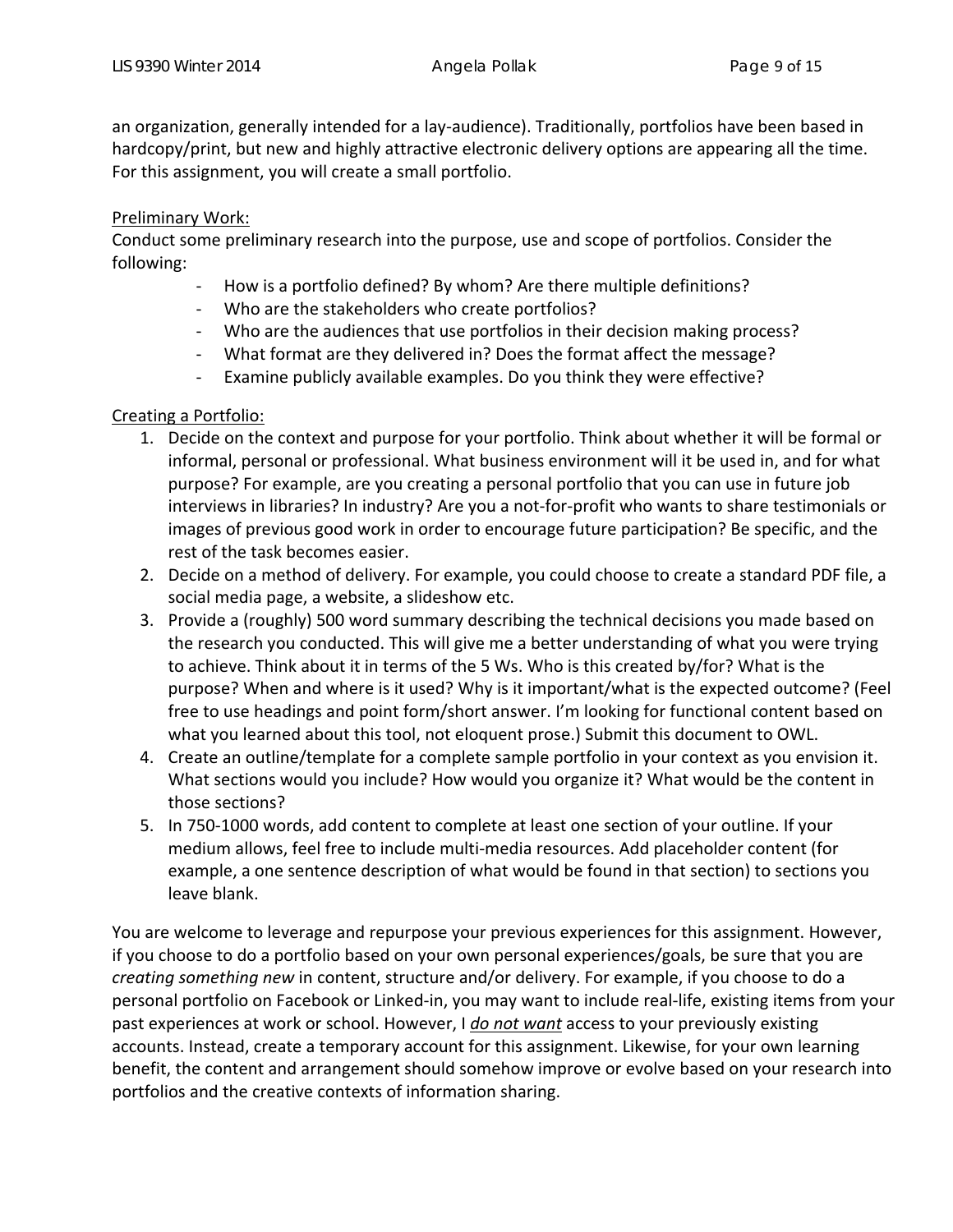## **7. Annotated Bibliography (optional 20%)**

Roughly 1250‐1500 words (20‐25 items with 50 word annotations, plus introductory material).

The purpose of this assignment is to give students experience examining, selecting and compiling creative primary, secondary and tertiary information sources based on a specific context.

Preliminary Work:

- 1. Look into the literature to discover in more detail what format an annotated bibliography can take. Are there resources that tell you how to plan and write one? (Hint: yes there are!)
- 2. Consider the difference between varieties of bibliography (for example, systematic, enumerated, and annotated). Consider arrangement (for example, alphabetical, chronological, thematic) and supplementary materials (preface, index etc.).
- 3. Look for examples of current/contemporary bibliographies.

Creating an Annotated Bibliography

- 1. Look through the syllabus, the online forum discussions, and consider your own self‐directed explorations for possible topics.
- 2. According to # 1 above, and your own personal goals and interests, choose a subject you would like to know more about (for example, LIS and Leisure, fundraising, a particular festival etc.).
- 3. Rephrase your subject as a question. It could be theoretical (for example, What does Library and Information Science know about the leisure use of information?), or it could be practical (for example, How do I organize a fundraiser?) Or, you could make it relevant to this course, and focus on something related to your festival project.
- 4. Locate the best 20‐25 resources (books, articles, websites etc. as appropriate) you can find that relate to your question.
- 5. Provide annotations of up to 50 words for each. Consider the different ways to describe the content – topic, scope, length, methodology, format, medium etc.
- 6. Submit your final list of annotated resources along with a 250 word preface that describes the scope, purpose, selection criteria and format of your annotated bibliography, and the methodology you followed to create it. The preface can be point form. I'm evaluating it based on content, not prose.

(Note: **do not** include an index with your bibliography.)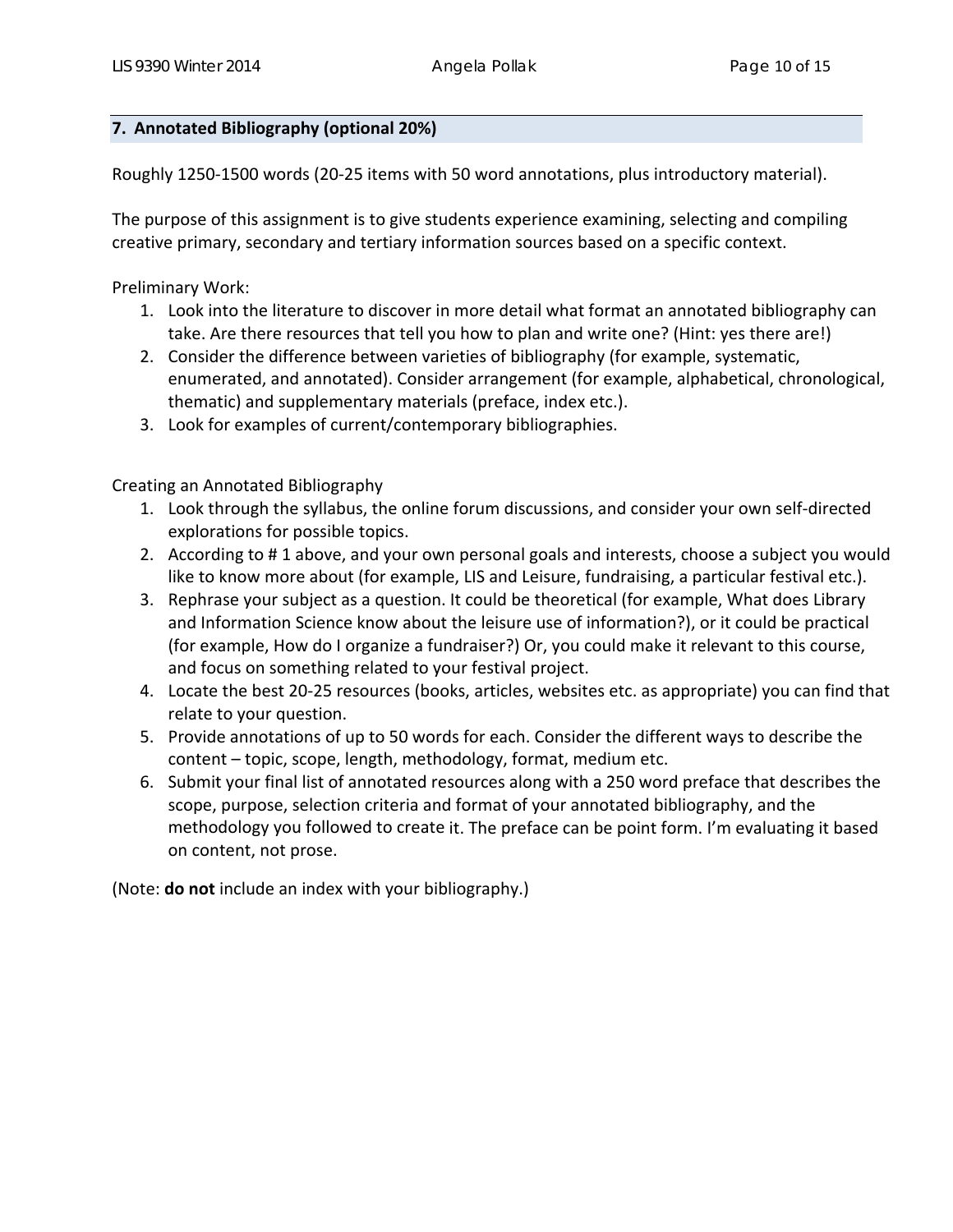## Course Calendar

Note: Refer to OWL/Lessons for access to files and specific page references.

| Week 1 - January 6-10, 2014 |                                                                                  |  |
|-----------------------------|----------------------------------------------------------------------------------|--|
| Topic                       | Introduction - What is Creativity?                                               |  |
| Content                     | • get to know each other,                                                        |  |
|                             | • course overview, introduction to concepts of creativity                        |  |
| <b>Assignment</b>           |                                                                                  |  |
| Interdisciplinary           | United Nations. 2010. Concept and Context of the Creative Economy. In            |  |
| Text                        | Creative economy report: A feasible development option, p3-26. Geneva.           |  |
| LIS Text                    | Kari, Jarkko, and Jenna K. Hartel. 2007. Information and higher things in life:  |  |
|                             | Addressing the pleasurable and the profound in information science. Journal of   |  |
|                             | the American Society for Information Science and Technology 58, (8): 1131-47.    |  |
| Popular Text                | Csikszentmihaly, M. 2011. The creative personality. Psychology Today.            |  |
| Website:                    | Robinson, Sir Ken. 2010. Changing paradigms, ed. RSA Animate. Animation. London, |  |
|                             | UK: Royal Society for the encouragement of the Arts (RSA).                       |  |

| Week 2 - January 13-17, 2014 |                                                                                 |  |
|------------------------------|---------------------------------------------------------------------------------|--|
| Topic                        | What is information?                                                            |  |
| Content                      | • defining information                                                          |  |
| Assignment                   |                                                                                 |  |
| Interdisciplinary            | United Nations. 2010. Analyzing the creative economy. In Creative economy       |  |
| Text                         | report: A feasible development option, p73-94. Geneva.                          |  |
| Interdisciplinary            | Roberts, J. 2008. From experience to neo-experiential education: Variations on  |  |
| Text                         | a theme. The Journal of Experiential Education 31 (1): 19.                      |  |
| LIS Text                     | Madden, A. D. 2000. A definition of information. ASLIB Proceedings 52 (9): 343. |  |
| Popular Text                 | Animation: Data-Information-Knowledge-Wisdom (DIKW) Model of Information        |  |
|                              | http://www.youtube.com/watch?v=nh2B251CZFE                                      |  |

| Week 3 - January 20-24, 2014 |                                                                                      |  |
|------------------------------|--------------------------------------------------------------------------------------|--|
| Topic                        | Temporal Contexts - It's about Time                                                  |  |
| Content                      | • conceptualizations of time                                                         |  |
|                              | • how our construction of time influences context                                    |  |
| <b>Assignment</b>            | Please submit your Evaluation Plan to OWL/Assignments/Evaluation Plan                |  |
| Interdisciplinary            | BBC Production: Work and Leisure in the Nineteenth Century                           |  |
| Text I                       | http://www.youtube.com/watch?v=JUg-CHZjoKI                                           |  |
| Interdisciplinary            | UNESCO. 2013. A panoply of local creativity around the world. In Creative economy    |  |
| Text II                      | report 2013 special edition: Widening local development pathways, p53-87. Paris, FR. |  |
| LIS Text                     | Savolainen, Reijo. 2006. Time as a context of information seeking. Library &         |  |
|                              | Information Science Research (07408188) 28 (1) (01): 110-27.                         |  |
| Popular Text                 | Levine, Robert. 2006. A geography of time: How every culture keeps time just         |  |
|                              | a little bit differently. Oxford, England: Oneworld Publications.                    |  |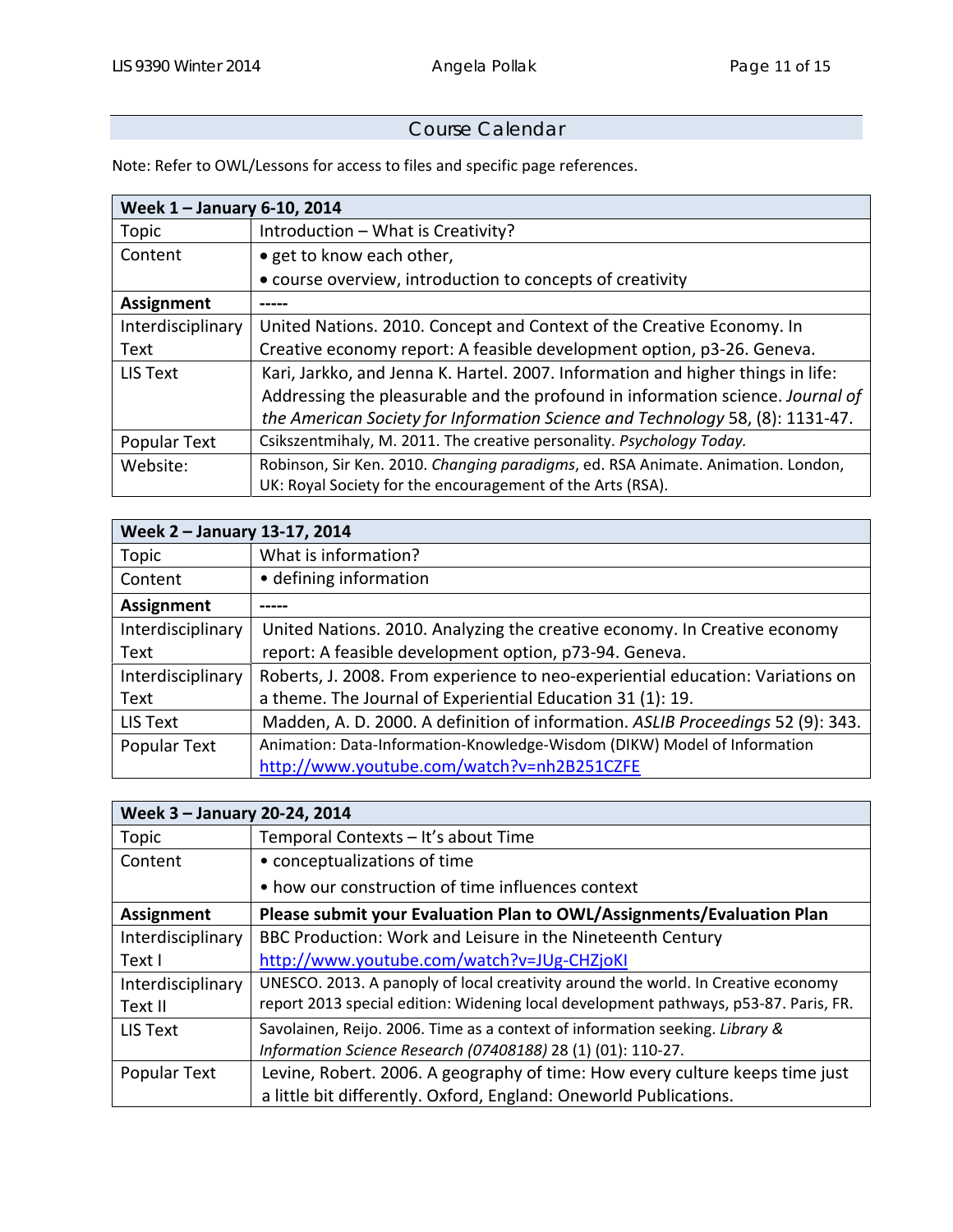| Week 4 - January 27-31, 2014 |                                                                                   |  |
|------------------------------|-----------------------------------------------------------------------------------|--|
| Topic                        | Personal Contexts - It's all about Me (and You!)                                  |  |
| Content                      | • modeling of information needs and behaviors                                     |  |
|                              | • How do we account for intangible information?                                   |  |
| <b>Assignment</b>            |                                                                                   |  |
| LIS Text I                   | Bates, Marcia J. 2010. Information behavior. In Encyclopedia of library and       |  |
|                              | information science., eds. Marcia J. Bates, Mary Niles Maack. United Kingdom:     |  |
|                              | Taylor and Francis.                                                               |  |
| LIS Text II                  | Fulton, Crystal. 2009. The pleasure principle: The power of positive affect in    |  |
|                              | information seeking. ASLIB Proceedings: New Information Perspectives 61 (3)       |  |
|                              | (Spring 2009): 245-61.                                                            |  |
| Interdisciplinary            | United Nations. 2010. Traditional knowledge, culture and the creative economy. In |  |
| Text                         | Creative economy report: A feasible development option, p38-40. Geneva.           |  |
| Website:                     | Information Seeking in Context (ISIC) (http://www.informationr.net)               |  |

| Week 5 - February 3-7, 2014 |                                                                                     |  |
|-----------------------------|-------------------------------------------------------------------------------------|--|
| Topic                       | Social Contexts - More than the Sum of the Parts                                    |  |
| Content                     | • human and social capital in the creative workforce.                               |  |
| <b>Assignment</b>           | Draft of Assignment #1 posted to your group on OWL/Forums/Peer Feedback             |  |
| Interdisciplinary           | Gollmitzer, Mirjam, and Catherine Murray. 2008. Definitions and models of the       |  |
| Text                        | creative economy. In From economy to ecology: A policy framework for                |  |
|                             | creative labour, 7-24. Toronto: Canadian Conference of the Arts.                    |  |
| <b>LIS Text</b>             | Widén-Wulff, Gunilla, Stefan Ek, Mariam Ginman, Reija Perttilä, Pia Södergård, and  |  |
|                             | Anna-Karin Tötterman. 2008. Information behavior meets social capital: A conceptual |  |
|                             | model. Journal of Information Science 34 (3) (06): 346-55.                          |  |
| Popular Text                | Elliott, Louise. How to fund the awesome things in life. CBC Broadcasting. Toronto, |  |
|                             | Ontario, 2012.                                                                      |  |
| Website:                    | Hacking Health. Hacking health Toronto. Montreal, Quebec, 2013                      |  |
|                             | http://www.hackinghealth.ca/events/toronto/hhtoronto2013/                           |  |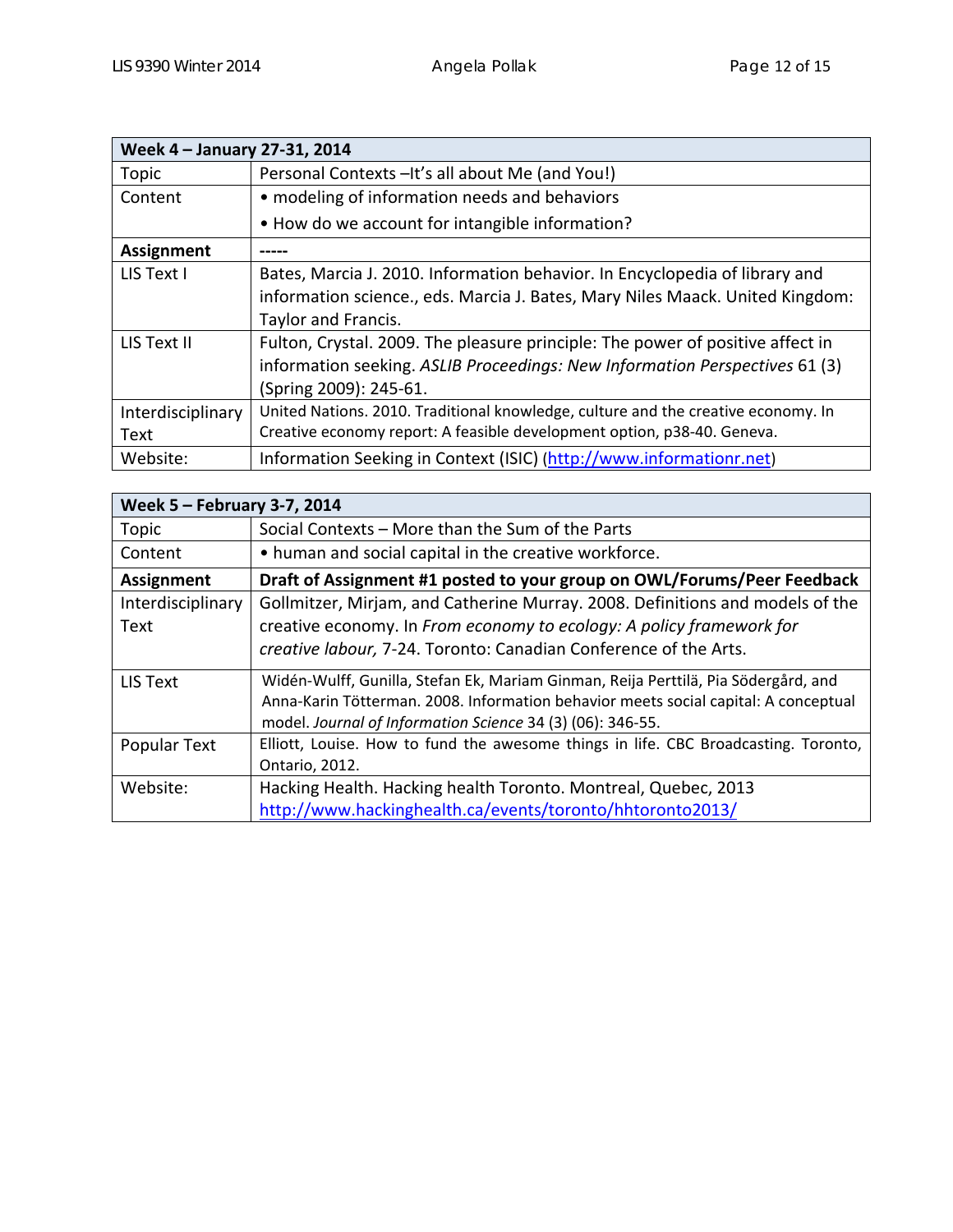| Week 6 - February 10-14, 2014 |                                                                                  |
|-------------------------------|----------------------------------------------------------------------------------|
| <b>Topic</b>                  | Spatial Contexts - Whare are You?                                                |
| Content                       | • information as 'idea'                                                          |
|                               | • characteristics of work environments on creativity and information sharing     |
| <b>Assignment</b>             | Provide Feedback to peers on Assignment #1 draft                                 |
|                               | (same group on OWL/Forums/Peer Feedback)                                         |
| Interdisciplinary             | Young, Nora. Full interview: Mark Surman on building creative hubs. CBC          |
| Text                          | Broadcasting: Spark. Toronto, Ontario, 2012 [Audio recording].                   |
| LIS Text                      | Savolainen, Reijo. 2006. Spatial factors as contextual qualifiers of information |
|                               | seeking. Information Research 11 (4) (07): 3-                                    |
| Popular Text                  | RSA-Animate: Re-imagining work                                                   |
|                               | www.thersa.org/events/rsaanimate/animate/rsa-animate-re-imagining-work           |
| Website:                      | Creative City Network of Canada (CreativeCity.ca)                                |

# **Research week February 17‐21, 2013**

| Week 7 - February 24-28, 2014 |                                                                               |  |
|-------------------------------|-------------------------------------------------------------------------------|--|
| Topic                         | Competitive Contexts - Win or Lose?                                           |  |
| Content                       | • barriers to creativity                                                      |  |
| <b>Assignment</b>             | Submit Assignment #1 to OWL/Assignments/Assignment #1                         |  |
| Interdisciplinary             | Gollmitzer, Mirjam, and Catherine Murray. 2008. Mapping creative labour in    |  |
| Text                          | Canada. In From economy to ecology: A policy framework for creative labour,   |  |
|                               | 25-39. Toronto: Canadian Conference of the Arts.                              |  |
| LIS Text                      | Nash, Larry White. 2009. Competition for library services. Paper presented at |  |
|                               | Inspiration, Innovation, Celebration: the 2009 Conference for Entrepreneurial |  |
|                               | Librarians, Greensboro, NC.                                                   |  |
| Popular Text                  | Pariser, Eli. 2011. Beware of Online Filter Bubbles                           |  |
|                               | http://www.ted.com/talks/eli pariser beware online filter bubbles.html        |  |

| Week 8 - March 3-7, 2014 |                                                                                         |  |
|--------------------------|-----------------------------------------------------------------------------------------|--|
| Topic                    | Collaborative Contexts - All in the Same Boat                                           |  |
| Content                  | • information sharing in creative environments                                          |  |
| Assignment               | Draft of Assignment #2 posted to your group on OWL/Forums/Peer Feedback                 |  |
| Interdisciplinary        | Scanlon, Mary G., and Michael A. Crumpton. 2011. Re-conceiving entrepreneurship for     |  |
| Text                     | libraries: Collaboration and the anatomy of a conference. Collaborative Librarianship 3 |  |
|                          | $(1)$ $(01)$ : 16-27.                                                                   |  |
| LIS Text                 | Fulton, Crystal. 2009. Quid pro quo: Information sharing in leisure activities.         |  |
|                          | Library Trends 57 (4) (Spring 2009): 753-68.                                            |  |
| Popular Text             | Eric Steuer. Wanna work together? (video). Creative Commons. 2006                       |  |
| Website:                 | Creative Enterprise Initiative (http://www.creativeenterprise.ca)                       |  |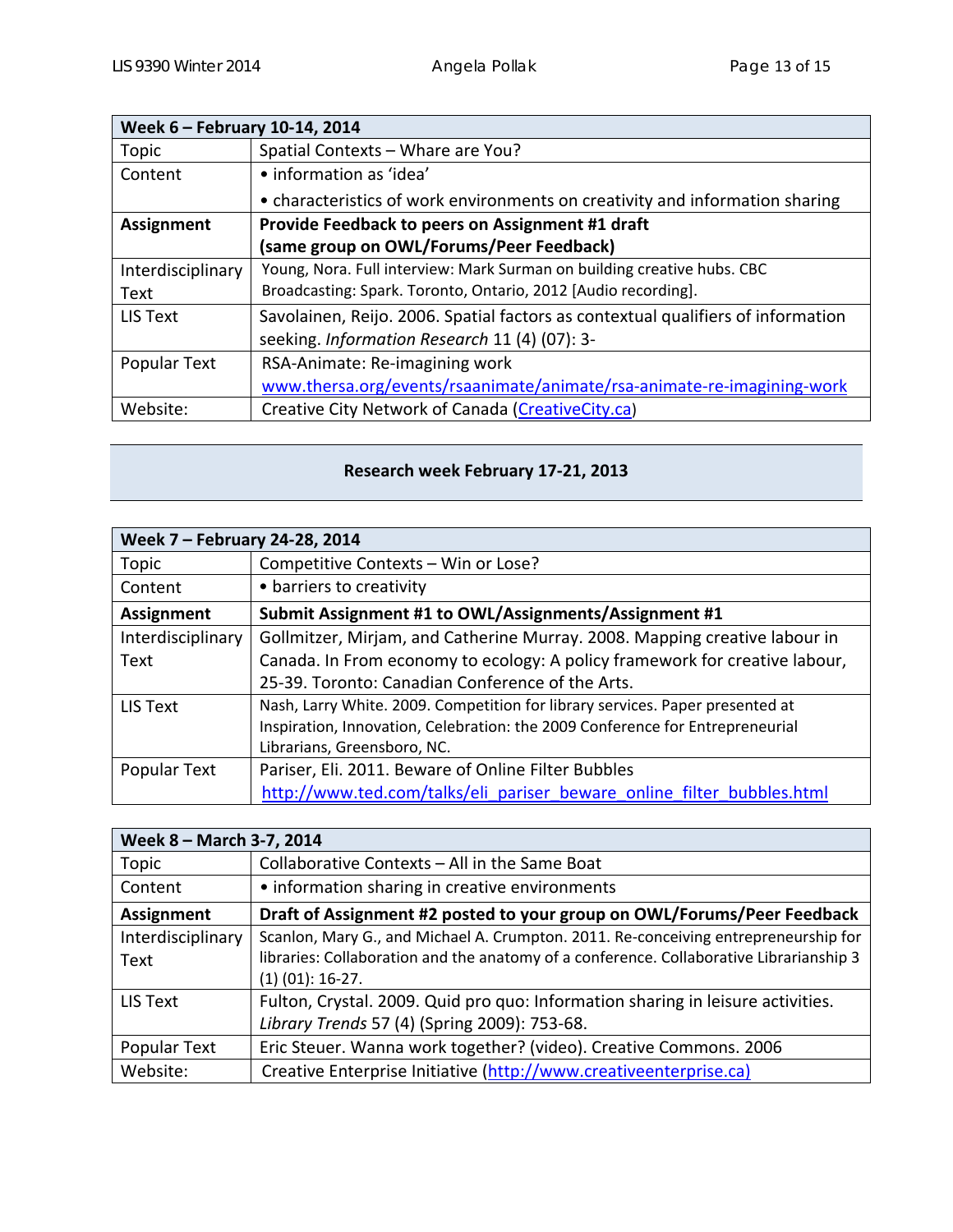| Week 9 - March 10-14, 2014 |                                                                                           |  |
|----------------------------|-------------------------------------------------------------------------------------------|--|
| Topic                      | Innovation - The 'Lightbulb' Moments                                                      |  |
| Content                    | • innovation and entrepreneurship                                                         |  |
| <b>Assignment</b>          | Provide Feedback to peers on Assignment #2 draft                                          |  |
|                            | (same group on OWL/Forums/Peer Feedback)                                                  |  |
| Interdisciplinary          | Hunter, M. (2013). A typology of entrepreneurial opportunity. Economics,                  |  |
| Text                       | Management & Financial Markets, 8(2), 128-166.                                            |  |
| LIS Text                   | Crumpton, M. A. (2012). Innovation and entrepreneurship. Bottom Line:                     |  |
|                            | Managing Library Finances, 25(3), 98-101.                                                 |  |
| Popular Text               | Caust, Jo, and Hillary Glow. 2011. Festivals, artists and entrepreneurialism: The role of |  |
|                            | the Adelaide fringe festival. International Journal of Event Management Research 6        |  |
|                            | $(2): 1-14.$                                                                              |  |
| Website:                   | ischools.org                                                                              |  |

| Week 10 - March 17-21, 2014 |                                                                                      |  |
|-----------------------------|--------------------------------------------------------------------------------------|--|
| Topic                       | Lifelong Learning and Serious Leisure – Leisure Information Seeking                  |  |
| Content                     | • what is serious leisure?                                                           |  |
|                             | • what role can LIS play in supporting these creative contexts                       |  |
| <b>Assignment</b>           | Submit Assignment #2 to OWL/Assignments/Assignment #2                                |  |
| Interdisciplinary           | Williams, J. 2012. The 'slow learner' as a mediated construct. Canadian Journal of   |  |
| Text I                      | Disability Studies 1 (3).                                                            |  |
| Interdisciplinary           | Symon, Ian, and Graham Jones. 2001. Lifelong learning as serious leisure:            |  |
| Text II                     | Policy, practice and potential. Leisure Studies 20, (4) (October 1, 2001): 269-83.   |  |
| <b>LIS Text</b>             | Stebbins, Robert A. July 2012. Reflections 30: Leisure's growing importance as a     |  |
|                             | research area in library and information science. Leisure Reflections.               |  |
| Website:                    | The Serious Leisure Perspective (http://www.seriousleisure.net/digital-library.html) |  |

| Week 11 - March 24-28, 2014 |                                                                                           |  |
|-----------------------------|-------------------------------------------------------------------------------------------|--|
| Topic                       | Everyday Life Information and Creativity                                                  |  |
| Content                     | • Everyday Life Information Seeking                                                       |  |
|                             | • Informal learning in everyday life                                                      |  |
| <b>Assignment</b>           | Draft of Festival Report posted to your group on OWL/Forums/Peer Feedback                 |  |
| Interdisciplinary           | What is informal education? In 2014. Infed encyclopedia., eds. Mark K. Smith, Michele     |  |
| Text                        | E. Doyle and Tony Jeffs. London, UK.                                                      |  |
| LIS Text                    | Savolainen, Reijo. 2010. Everyday life information seeking. In Encyclopedia of            |  |
|                             | library and information science., eds. Marcia J. Bates, Mary Niles Maack. United          |  |
|                             | Kingdom: Taylor and Francis.                                                              |  |
| Popular Text                | Seaman, J. 2008. Experience, reflect, critique: The end of the "learning cycles" era. The |  |
|                             | Journal of Experiential Education 31 (1): 3.                                              |  |